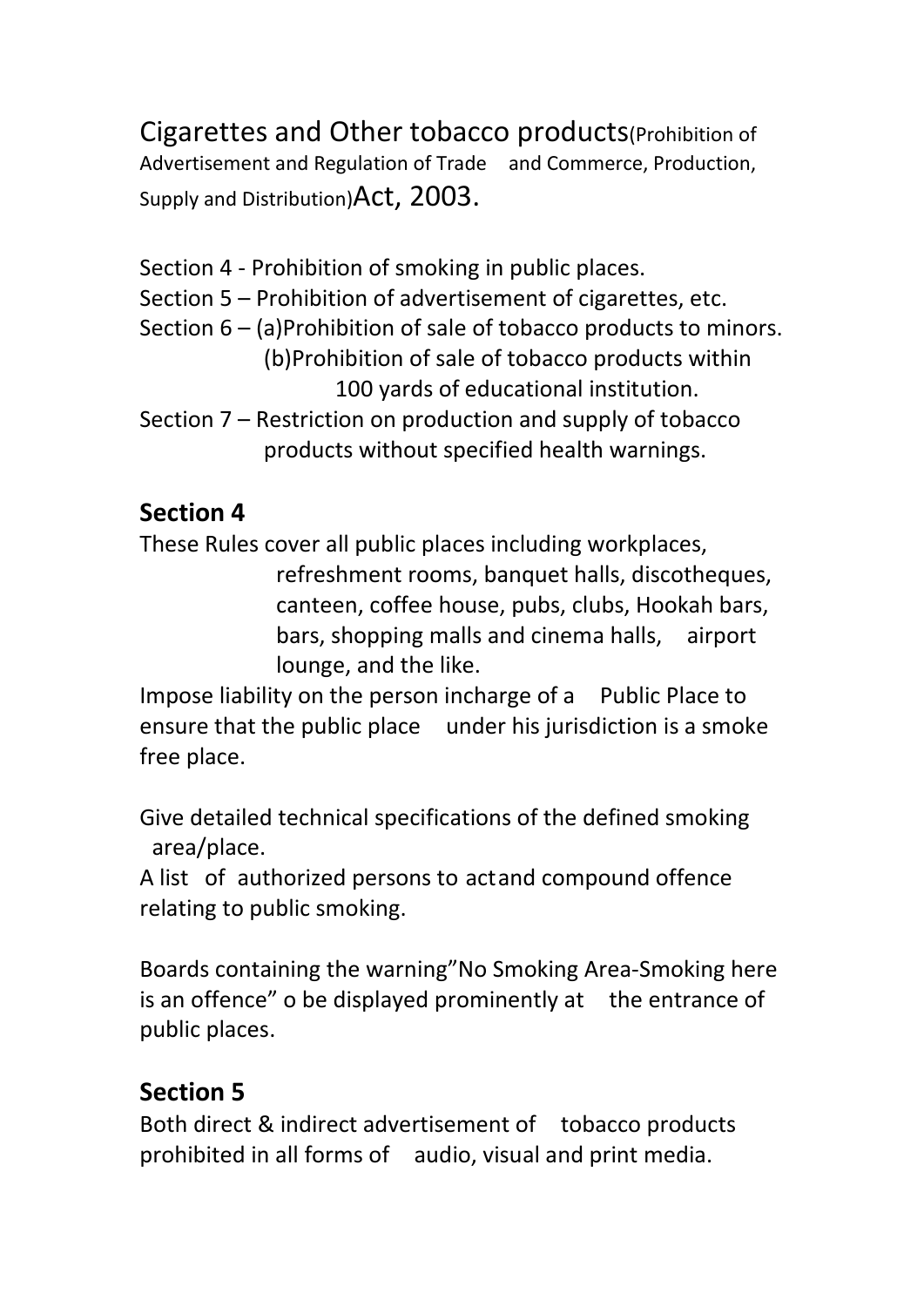Total ban on sponsoring of any sport and cultural events by cigarette and other tobacco product companies

No trade mark or brand name of cigarettes or any tobacco product to be promoted in exchange for sponsorship, gift, prize or scholarship.

No person, under contract or otherwise, to promote or agree to promote any tobacco product.

Ban on display of tobacco products or their use in movies or television.

### **Section 6 (a) of Tobacco Control Act, 2003 provides.**

Sale of tobacco products to persons under the age of 18 is prohibited.

The seller should ensure that the person who is buying the tobacco product is not a minor.

A display board to be put up at the point of sale declaring that "sale of tobacco products tominors is prohibited"

# **Section 6 (b) of Tobacco Control Act, 2003 provides.**

In order to restrict access of youth for tobacco products, the sale of the same is prohibited in an area within radius of 100 yards of any educational institution.

A display board to be put up outside the educational institutions declaring the same.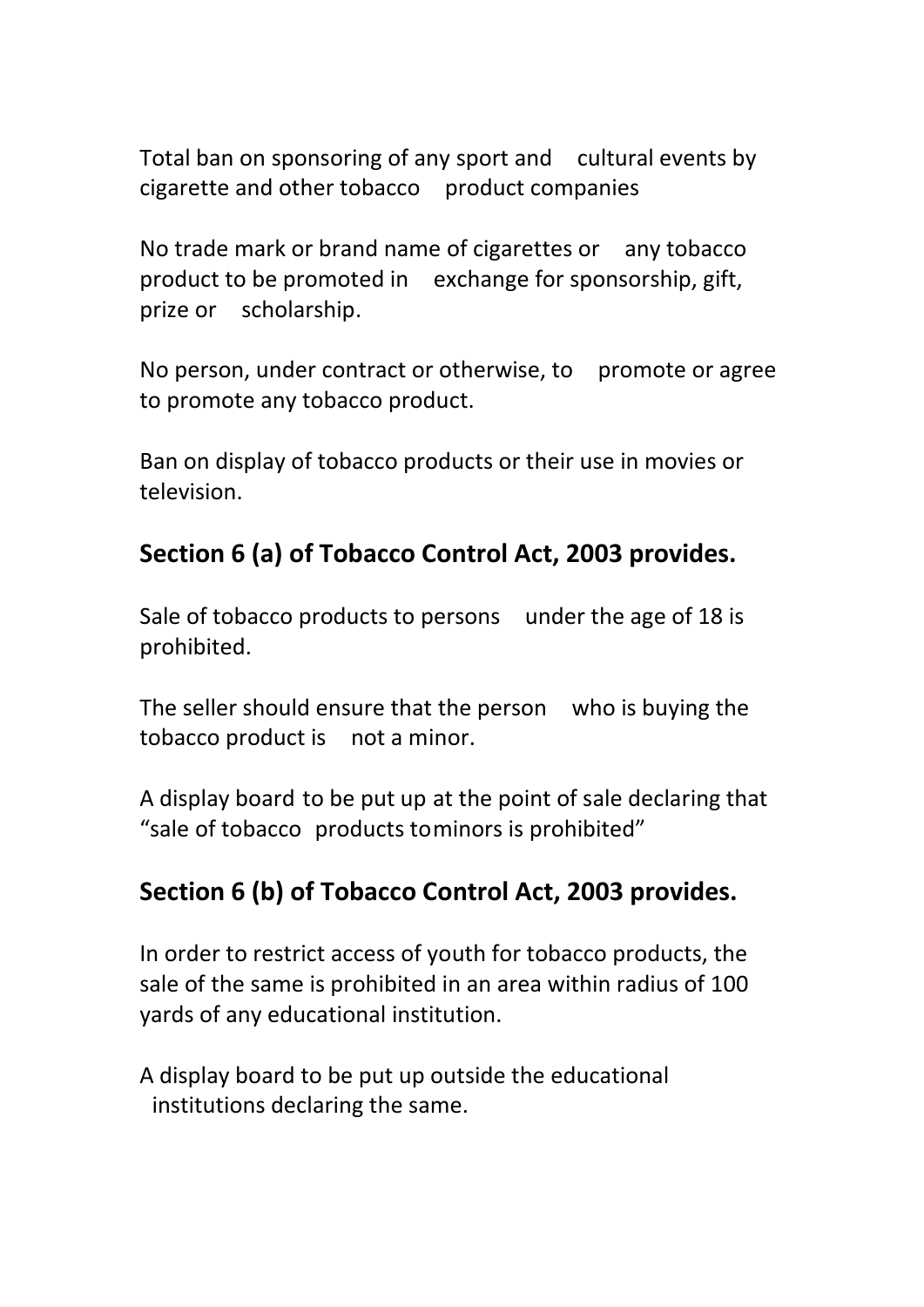### **Section 7 of Tobacco Control Act, 2003 provides.**

All tobacco product packages to carry prominent and legible health warnings.

These warning shall also be pictorial in nature.

The warnings will given inthe same language as given on the pack.

All imported tobacco products should also carry the specified warnings.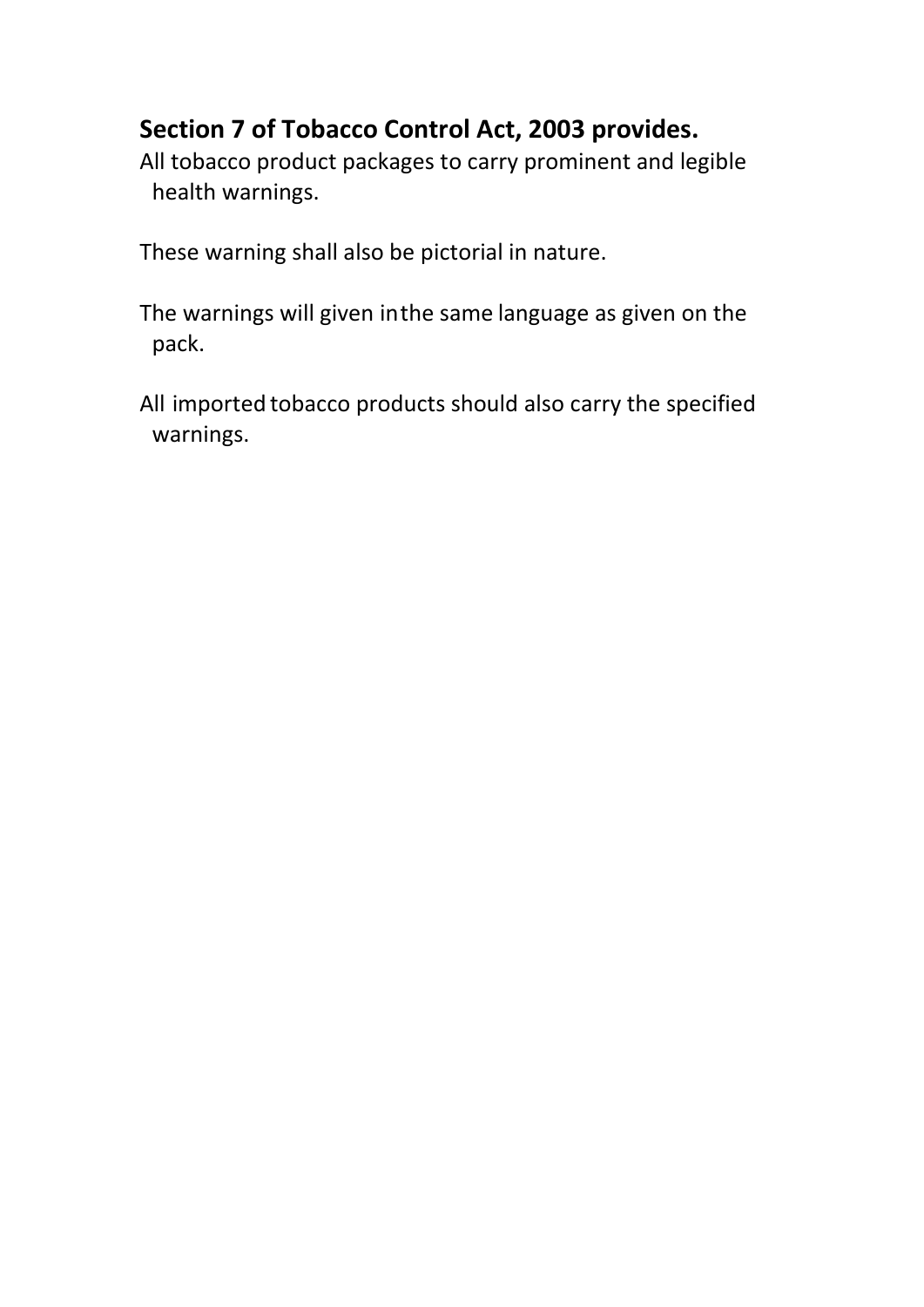रजिस्ट्री सं॰ डी॰एल॰-33004/2003

-24

 $\mathbb{Z}$  ,  $\mathbb{Z}$ 

ಷವ

ಾಕ

 $\sim$   $\frac{a}{2}$ 

- 9

 $\sim$   $\ell$ 

 $\sim$   $\frac{a}{2}$ 

- 9

 $\sim$   $\frac{2}{\sqrt{2}}$ 

- 3

 $\sim$  4

 $\sim$  4

 $\rightarrow$  4

 $\mathbb{Z}_{\geq 0}$ 

 $\blacksquare$ 

 $\sim$   $\sqrt{ }$ 

<u>el</u>

 $\rightarrow$ 

REGISTERED NO. DL-33004/2003

aaC

ans.

15937



USUAI The Gazette of Fudia **EXTRAORDINARY** 

भाग II - खण्ड 1 **PART II** - Section 1 प्राधिकार से प्रकाशित

### PUBLISHED BY AUTHORITY

नई दिल्ली, सोमवार, मई 19, 2002/ वैशाख 29, 1925. सं 371 NEW DELHI, MONDAY, MAY 19, 2002/ VAISAKHA 29, 1925 No. 37]

इस भाग में भिन्न पृष्ठ संख्या दी जाती है जिससे कि यह अलग संकलन के रूप में रखा जा सके। Separate paging is given to this Part in order that it may be filed as a separate compilation.

### MINISTRY OF LAW AND JUSTICE (Legislative Department)

New Delhi, the 19th May, 2003/Vaisakha 29, 1925 (Saka)

The following Act of Parliament received the assent of the President on the 18th May, 2003, and is hereby published for general information:-

### THE CIGARETTES AND OTHER TOBACCO PRODUCTS (PROHIBITION OF ADVERTISEMENT AND REGULATION OF TRADE AND COMMERCE, PRODUCTION, SUPPLY AND DISTRIBUTION) ACT, 2003

No. 34 or 2003

#### [18th May, 2003.]

W

An Act to prohibit the advertisement of, and to provide for the regulation of trade and commerce in, and production, supply and distribution of, cigarettes and other tobacco products and for matters connected therewith or incidental thereto.

WHEREAS, the Resolution passed by the 39th World Health Assembly (WHO), in its Fourteenth Plenary meeting held on the 15th May, 1986 urged the member States of WHO which have not yet done so to implement the measures to ensure that effective protection is provided to non-smokers from involuntary exposure to tobacco smoke and to protect children and young people from being addicted to the use of tobacco;

AND WHEREAS, the 43rd World Health Assembly in its Fourteenth Plenary meeting held on the 17th May, 1990, reiterated the concerns expressed in the Resolution passed in the 39th-World Health Assembly and urged Member States to consider in their tobacco control strategies plans for legislation and other effective measures for protecting their citizens with special attention to risk groups such as pregnant women and children from involuntary exposure to tobacco smoke, discourage the use of tobacco and impose progressive restrictions and take concerted action to eventually eliminate all direct and indirect advertising, promotion and sponsorship concerning tobacco;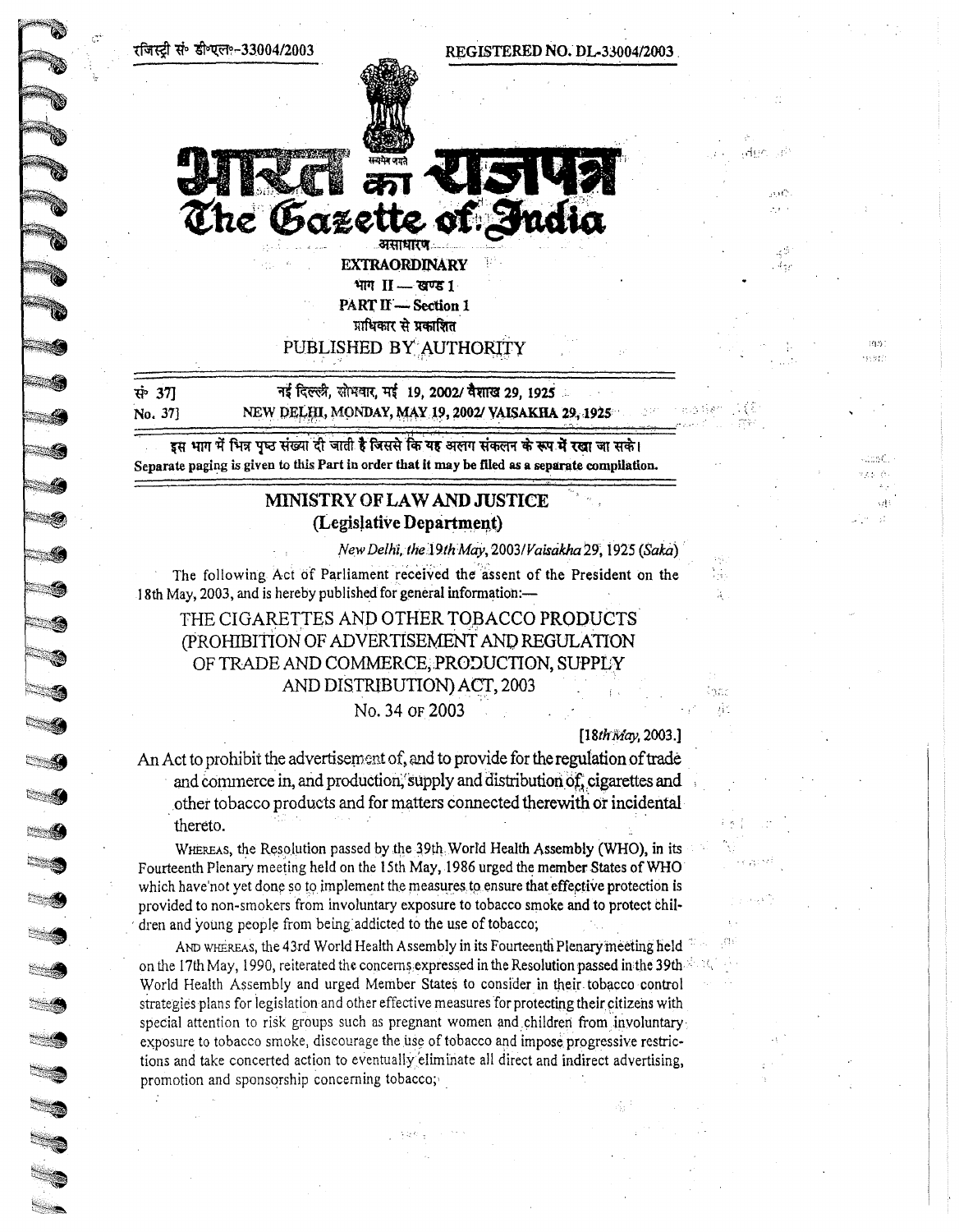sinukazione dalla

الإطلاق فكبير برواز والراوان

192 فراد

иĵ

AND WHEREAS, it is considered expedient to enact a comprehensive law on tobaccd in the public interest and to protect the public health,

AND WHEREAS, it is expedient to prohibit the consumption of cigarettes and other tobacco products which are injurious to health with a view to achieving improvement of public health in general as enjoined by atticle 47 of the Conglitution;

AND WHEREAS, it is expedient to prohibit the advertisement of, and to provide for regulation of trade and commerce, production, supply and distribution of, cigarettes and other tobacco products and for matters connected therewith or incidental thereto:

BE it enacted by Parliament in the Fifty-fourth Year of the Republic of India as follows:-

Short title, extent and commencement.

1. (1) This Act may be called the Cigarettes and Other Tobacco Products (Prohibition of Advertisement and Regulation of Trade and Commerce, Production, Supply and Distribution) Act, 2003.

(2) It extends to the whole of India.

(3) It shall come into force on such date as the Central Government may, by notification in the Official Gazette, appoint and different dates may be appointed for different provisions of this Act.

2. It is hereby declared that it is expedient in the public interest that the Union should take under its control the tobacco industry.

3. In this Act, unless the context otherwise requires

(a) "advertisement" includes any visible representation by way of notice, circular, label, wrapper or other document and also includes any announcement made orally or by any means of producing or transmitting light, sound, smoke or gas;

(b) "cigarette" includes,—.

(i) any roll of tobacco wrapped in paper or in any other substance not containing tobacco,

(ii) any roll of tobacco wrapped in any substance containing tobacco, which, by reason of its appearance, the type of tobacco used in the filter, or its packaging and labelling is likely to be offered to, or purchased by, consumers as cigarette, but does not include *beedi*, cheroot and cigar;

(c) "distribution" includes distribution by way of samples, whether free or otherwise:

(d) "export", with its grammatical variations and cognate expressions, means taking out of India to a place outside India; and the contract of the contract of the series of the contract of

(e) "foreign language" means a language which is neither an Indian language nor the English language; ប្រវត្តិ នេះជុំ ប្រកបដាក

(f) "import", with its grammatical variations and cognate expressions, means, we are allowed in the control. bringing into India from a place outside India;

(g) "Indian language" means a language specified in the Eighth Schedule to the Constitution, and includes any dialect of such language;

(h) "label" means any written, marked, stamped, printed or graphic matter, affixed to, or appearing upon, any package, 1993 - Parish

 $(i)$  "package" includes a wrapper, box, carton, tin or other container;

 $(j)$  "prescribed" means prescribed by rules made under this Act;

(k) "production", with its grammatical variations and cognate expressions, in-the contraction of the state cludes the making of cigarettes, cigars, cheroots, beedis, cigarette tobacco, pipe tobacco, hookah tobacco, chewing tobacco, pan masala or any chewing material having tobacco as one of its ingredients (by whatever name called) or snuff and shall include-

(i) packing, labelling or re-labelling, of containers;

(ii) re-packing from bulk packages to retail packages; and

*(iii)* the adoption of any other method to render the tobacco product marketable;

Declaration as to expediency of control by the Union. Definitions.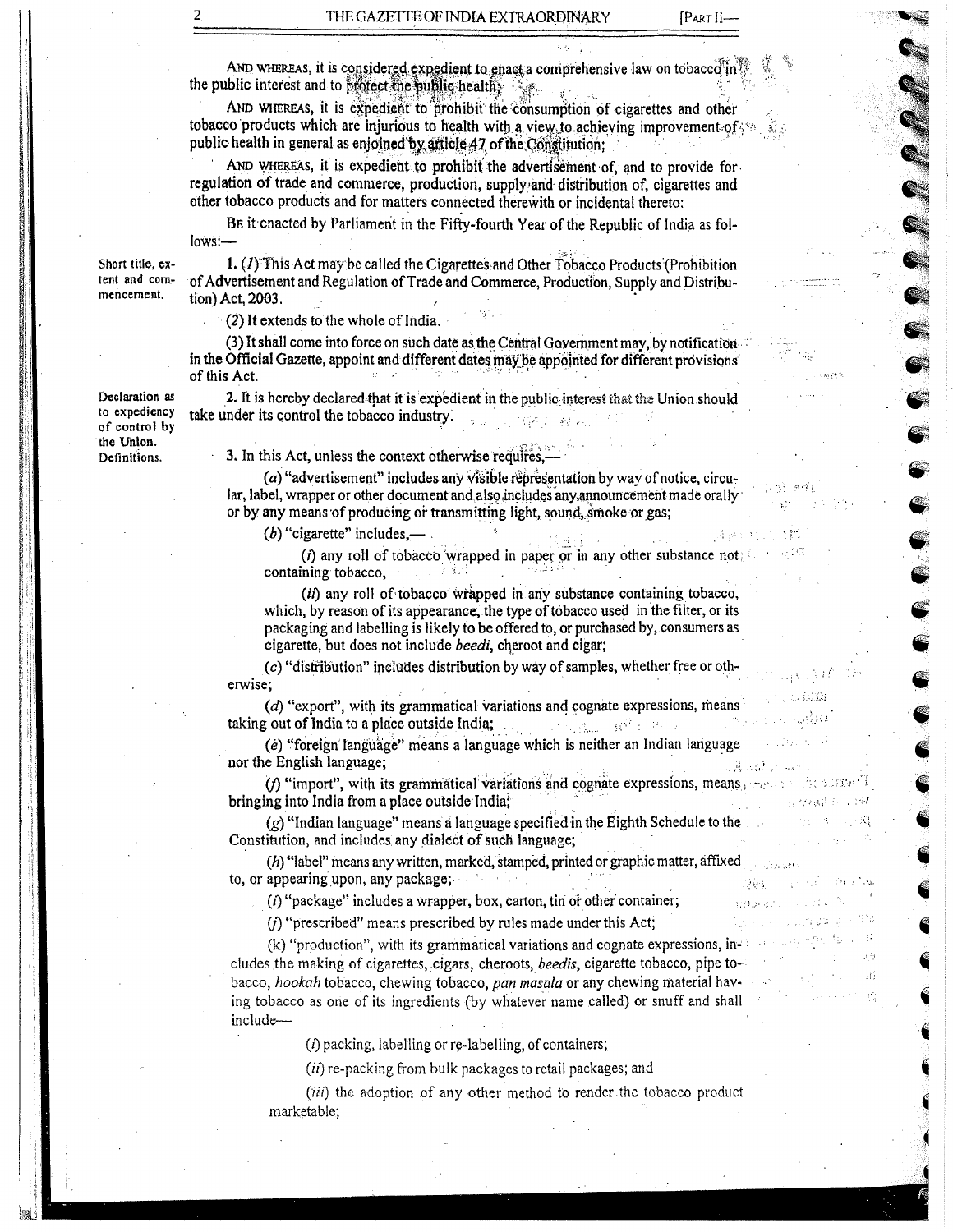#### SEC. 1] THE GAZETTE OF INDIA EXTRAORDINARY

 $(1)$  "public place" means any place to which the public have access, whether as of right or not, and includes auditorium, hospital buildings, railway waiting room, amusement centres; restaurants, public offices, court buildings, educational institutions, libraries, public conveyances and the like which are visited by general public but does not include any open space;

 $(m)$  "sale", with its grammatical variations and cognate expressions, means any transfer of property in goods by one person to another, whether for cash or on credit, or by way of exchange, and whether wholesale or retail, and includes an agreement for sale, and offer for sale and exposure for sale;

 $(n)$  "smoking", means smoking of tobacco in any form whether in the form of cigarette, cigar, *beedis* or otherwise with the aid of a pipe, wrapper or any other instruments;

 $(o)$  "specified warning" means such warnings against the use of cigarettes or other tobacco products to be printed, painted or inscribed on packages of cigarettes or other tobacco products in such form and manner as may be prescribed by rules made under this Act;

 $(p)$  "tobacco products" means the products specified in the Schedule.

4. No person shall smoke in any public place:

Provided that in a hotel having thirty rooms or a restaurant having seating capacity of thirty persons or more and in the airports, a separate provision for smoking area or space may be made.

*5.* (J) No person engaged in; or purported to be engaged in the production, supply or distribution of cigarettes or any other tobacco products shall advertise and no person having control over a medium shall cause to be advertised cigarettes or any other tobaccoproducts through that medium and no person shall take part·in any advertisement which directly or indirectly suggests or promotes the use or consumption of cigarettes or any other tobacco products.

(2) No person, for any direct or indirect pecuniary benefit, shall-

 $(a)$  display, cause to display, or permit or authorise to display any advertisement of cigarettes or any other tobacco product; or

 $(b)$  sell or cause to sell, or permit or authorise to sell a film or video tape containing advertisement of cigarettes or any other tobacco product; or

 $(c)$  distribute, cause to distribute, or permit or authorise to distribute to the public any leaflet, hand-bill or document which is or which contains an advertisement of cigarettes or any other tobacco product; or

(d) erect, exhibit, fix or retain upon or over any land, building, wall, hoarding, frame, post or structure or upon or in any vehicle or shall display in any manner whatsoever in any place any advertisement of cigarettes or any other tobacco prod· uct:

Provided that this sub-section shall not apply in relation to-

(a) an advertisement of cigarettes or any other tobacco product in or on a package containing cigarettes or any other tobacco product;

. (b) advertisement of cigarettes or any other tobacco product which is displayed. at the entrance or inside a warehouse or a shop where cigarettes and any other to· bacco products are offered for distribution or sale.

(J) No person, shall, under a contract or otherwise promote or agree to promote the use or consumption of-

(a) cigarettes or any other tobacco product; or

(b) any trade mark or brand name of cigarettes or any other tobacco product in exchange for a sponsorship, gift, prize or scholarship given or agreed to be given by another person.

Prohibition of smoking in a, public place.

Prohibition of advertisement of cigarettes and other tobacco pro· ducts.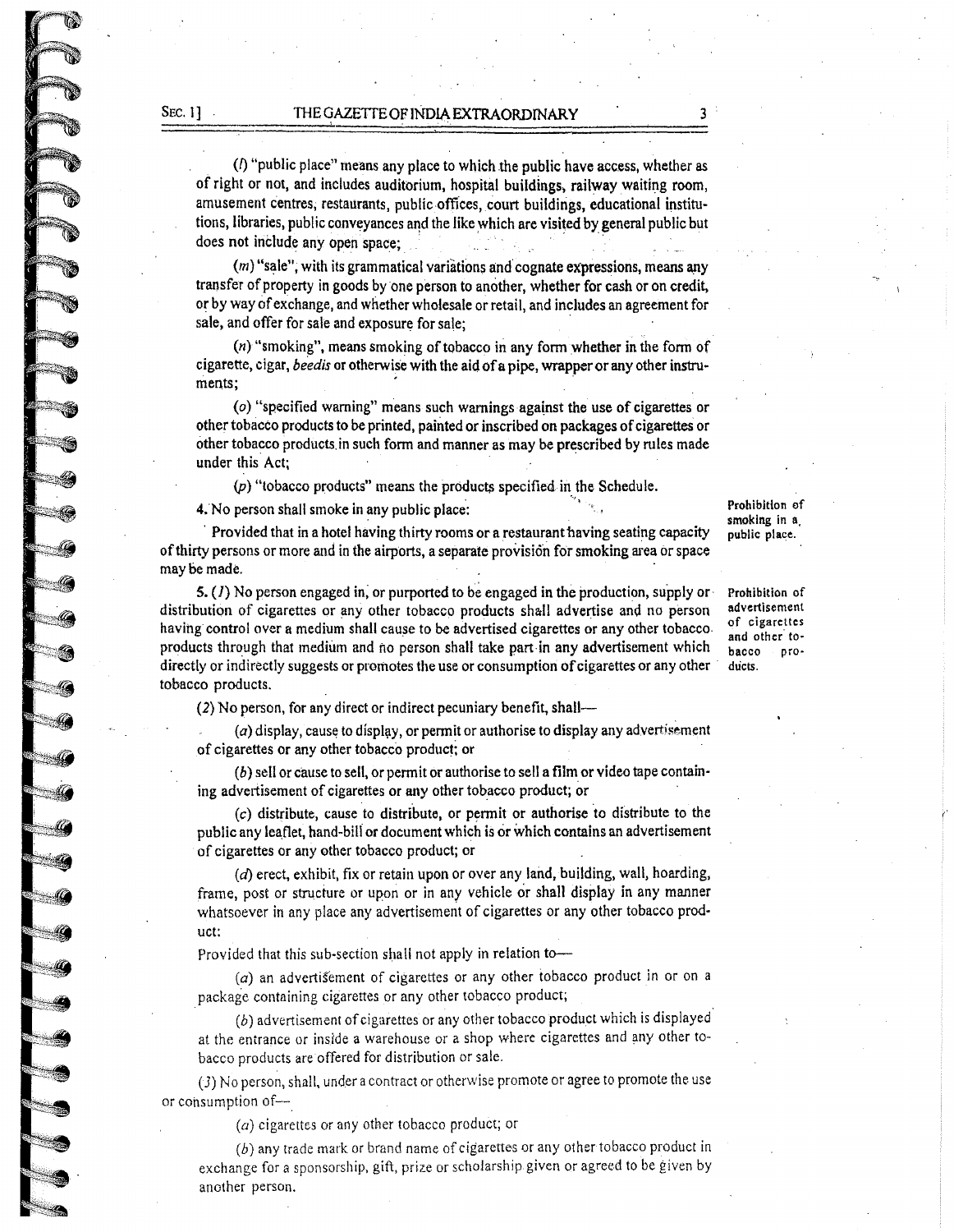.,

 $\bullet$   $\bullet$ 

•<br>•<br>•

**9** 

 $\bullet$   $\bullet$ 

 $\bullet$   $\bullet$ 

 $^{\bullet}$ 

 $\bullet$  .

 $\bullet$ 

 $\bullet$  .  $\bullet$ 

*It!*   $\mathcal{G}$ 

 $\bullet$  .

 $\bullet$ 

 $\bullet$  .  $\bullet$ 

 $\bullet$ 

 $\blacktriangledown$ 

i

f

i

~

**S** ~

**S** il - 1

Prohibition on<br>sale of cigarette<br>or 11ther tobacco products to a person below the<br>age of eighteen years and in particular area

rad.

Restrictions on<br>trade and trade commerce in, and production, supply and distribution of cigarettes and other .tobacco.products.

6. No person shall sell, offer for sale, or permit sale of, cigarette or any other tobacco product-

 $(a)$  to any person who is under eighteen years of age, and

 $(b)$  in an area within a radius of one hundred yards of any educational institution.

7. (1) No person shall, directly or indirectly, produce, supply or distribute cigarettes or any other tobacco products unless every package of cigarettes or any other tobacco products produced, supplied or distributed by him bears thereon, or on its label, the specified warning including a pictorial depiction of skull and cross bones and such other warning as may be prescribed.

 $(2)$  No person shall carry on trade or commerce in cigarettes or any other tobacco products unless every package of cigarettes or any other tobacco products sold, supplied or distributed by him bears thereon, or on its label, the specified warning.  $\mathcal{L}_{\text{power}} = \mathcal{L}_{\text{target}}$ 

(3) No person shall import cigarettes or any other tobacco products for distribution or supply for a valuable consideration or for sale in India unless every package of cigarettes or any other tobacco products so imported by him bears thereon, or on its label, the specified warning.

. (4) The specified·warning shall appear on not tess than one of the largest panels of the package in which cigarettes or any other tobacco products have been packed for distribution, sale or supply for a valuable consideration.

(5) No person shall, directly or indirectly, produce, supply or distribute cigarettes o.r any other tobacco products unless eveiy package of cigarettes or any other tobacco prod· ucts produced, supplied or distributed by him indicates thereon, or on its label, the nicotine and tar contents on each cigarette or as the case may be on other tobacco products along with the maximum permissible limits thereof:

Provided that the nicotine and tar contents shall not exceed the maximum permissible quantity thereof as may be prescribed by rules made under this Act.

Manner ·in which specified warning shall be made.

8. {1) The specified warning on a package of cigarettes or any other tobacco products shall be-

(a) legible and prominent;

(b) conspicuous as to size and colour;

(c) in such style or type of lettering as to be boldly and clearly presented in distinct contrast to any other type, lettering or graphic material used on the package or its label and shall be printed, painted or, inscribed on the package in a colour. which contrasts conspicuously with the background of the package or its labels.

(2) The manner in which a specified warning shall be printed, painted or inscribed on a package of cigarettes or any other tobacco products shall be such as may be specified in the rules made under this Act.

(3) Every package containing cigarettes. or any other tobacco products shall be so packed as to ensure that the specified warning appearing thereon, or on its label, is, before the package is opened, visible to the consumer.

9. (1) Where the language used on a package containing cigarettes and any other tobacco products or on its label is-

(4) English, the specified warning shall be expressed in the English language;

(b) any Indian language or languages, the specified warning shall be expressed in such Indian language or languages;

(c) both English and one or more Indian languages, the specified warning shall be expressed in the English language as well as in such Indian language or languages;

(d) partly English and partly any Indian language or languages, the specified warning shall be expressed in the English language as well as in such Indian language or languages;

Language in which the specified warning shall be expressed.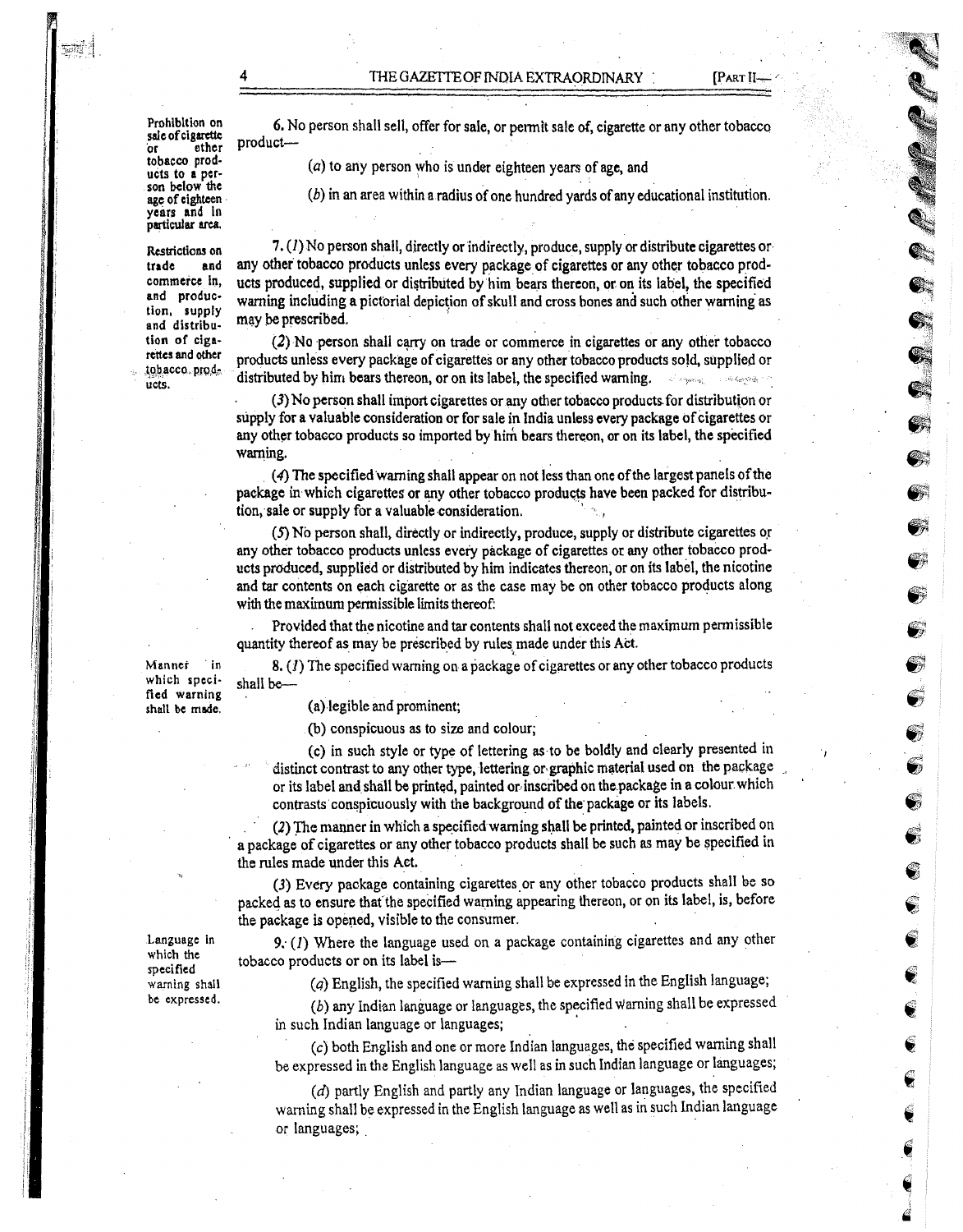2 of 1974

- 4

- 4

- C

- 1

 $(e)$  any foreign language, the specified warning shall be expressed in the English language;

(f) partly any foreign language and partly English or any Indian language or languages, the specified warning shall be expressed in the English language as well as in such Indian language or languages.

(2) No package of cigarettes or any other tobacco products or its label shall contain any matter or statement which is inconsistent with, or detracts from, the specified warning.

10. No specified warning or indication of nicotine and tar contents in cigarettes and any other tobacco products shall be deemed to be in accordance with the provisions of this Act if the height of each letter or figure, or both used on such warning and indication is less. than the height as may be prescribed by rules made under this Act.

11. For purposes of testing the nicotine and tar contents in cigarettes and any other tobacco products the Central Government shall by notification in the Official Gazette grant recognition to such testing laboratory as that Government may deem necessary.

12. (1) Any police officer, not below the rank of a sub-inspector or any officer of State Food or Drug Administration or any other officer, holding the equivalent rank being not below the rank of Sub-Inspector of Police, authorised by the Central Government or by the State Government may, if he has any reason to suspect that any provision of this Act has been, or is being, contravened, enter and search in the manner prescribed, at any reasonable time, any factory, building, business premises or any other place,—

(a) where any trade or commerce in cigarettes or any other tobacco products is carried on or cigarettes or any other tobacco products are produced, supplied or distributed; or

(b) where any advertisement of the cigarettes or any other tobacco products has been or is being made.

(2) The provisions of the Code of Criminal Procedure, 1973, shall apply to every search and seizure made under this Act.

13. (1) If any police officer, not below the rank of a sub-inspector or any officer of State Food or Drug Administration or any other officer, holding the equivalent rank being not below the rank of Sub-Inspector of Police, authorised by the Central Government or by the State Government, has any reason to believe that,-

(a) in respect of any package of cigarettes or any other tobacco products, or

(b) in respect of any advertisement of cigarettes or any other tobacco. products,

the provisions of this Act have been, or are being, contravened, he may seize such package or advertisement material in the manner prescribed.

(2) No package of cigarettes or any other tobacco products or advertisement material seized under clause (a) of sub-section (1) shall be retained by the officer who seized the package or advertisement material for a period exceeding ninety days from the date of the seizure unless the approval of the District Judge, within the local limits of whose jurisdiction such seizure was made, has been obtained for such retention.

14. Any package of cigarettes or any other tobacco products or any advertisement material of cigarettes or any other tobacco products, in respect of which any provision of this Act has been or is being contravened, shall be liable to be confiscated:

Provided that, where it is established to the satisfaction of the court adjudging the confiscation that the person in whose possession, power or control any such package of cigarettes or any other tobacco products is found is not responsible for the contravention of the provisions of this Act, the Court may, instead of making an order for the confiscation of such package, make such other order authorised by this Act against the person guilty of the breach of the provisions of this Act as it may think fit.

and figures.

Size of letters

ď

Testing laboratory for nicotine<sub>3</sub> and tar contents.

Power of entry and search.

Power to seize.

65 μń

Confiscation of package.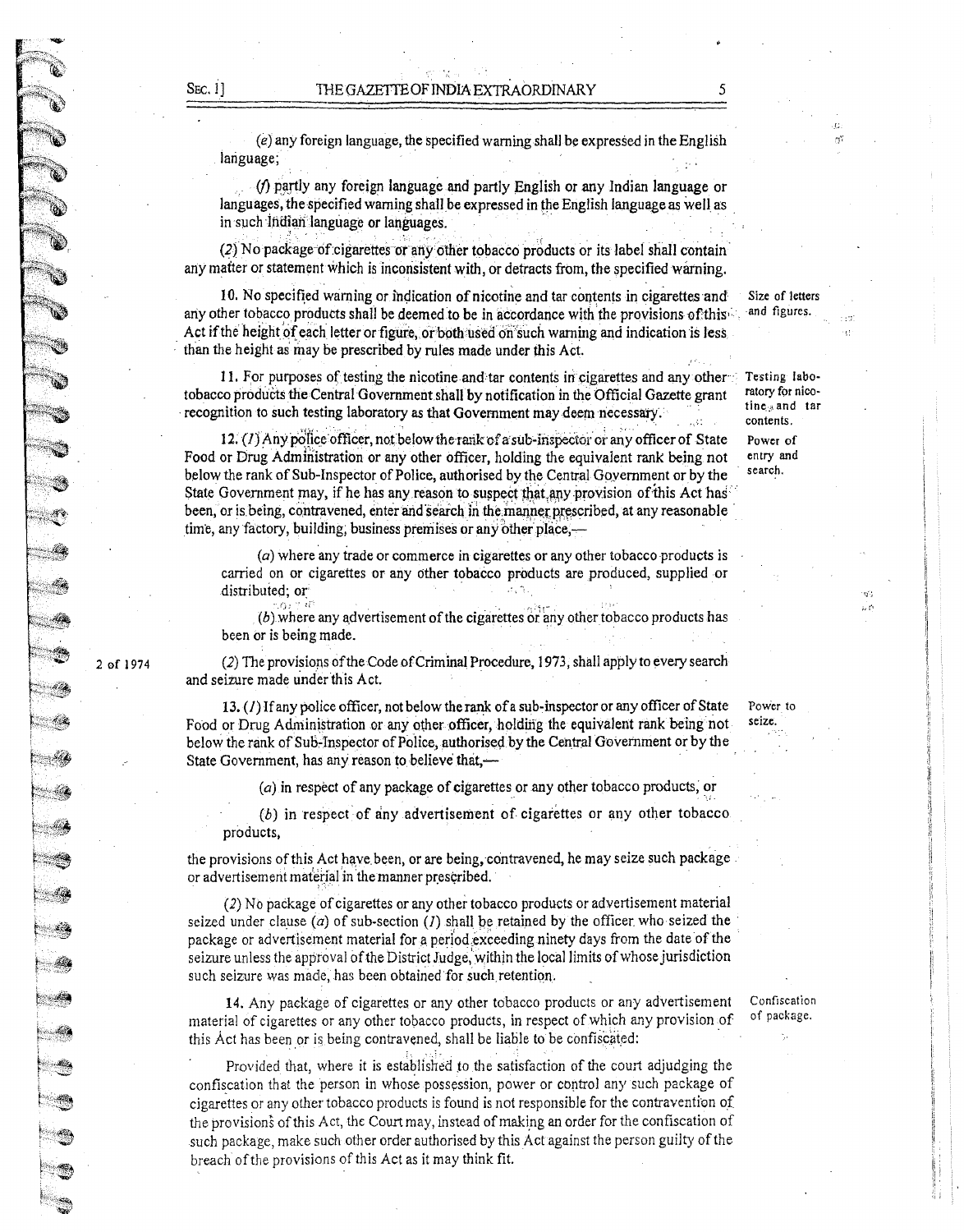Power to give option to pay costs in lieu of confiscation.

15. (1) Whenever any confiscation of any package of cigarettes or any other tobacco products is authorised by this Act, the court adjudging it may, subject to such conditions as may be specified in the order adjudging the confiscation, give to the owner thereof an option to pay, in lieu of confiscation, costs which shall be equal to the value of the goods confiscated.

(2) On payment of the costs ordered by the court, the seized packages shall be returned to the person from whom they were seized on condition that such person shall, before making any distribution, sale or supply of such packages of cigarettes or other tobacco products, get the specified warning and indication of nicotine and tar contents incorporated on each such package.

Confiscation not to interfere with other punishments.

Adjudication. - 1960  $\sigma_{\rm tot}^{\rm eff}$  ) :

16. No confiscation made, costs ordered to be paid under this Act shall prevent the infliction of any punishment to which the person affected thereby is liable under the provisions of this Act or under any other law.

17. Any confiscation of cigarettes or any other tobacco products may be adjudged or costs may be ordered to be paid,—

(a) without any limit, by the principal civil court of original jurisdiction within the local limits of whose jurisdiction such confiscation has been made, costs have been ordered to be paid,

أمن  $(b)$  subject to such limits as may be specified by the Central Government in this behalf, by such other court, not below a civil court having pecuniary jurisdiction exceeding rupees five thousand, as the Central Government may, by notification in the Official Gazette, authorise in this behalf.

#### Giving opportunity to the owner of seized packages.

18. (1) No order adjudging confiscation or directing payment of costs shall be made unless the owner or person in possession of the package of cigarettes or any other tobacco products has been given a notice in writing informing him of the grounds on which it is proposed to confiscate such package, and giving him a reasonable opportunity of making a representation in writing, within such reasonable time as may be specified in the notice, against the confiscation mentioned therein, and, if he so desires, of being heard personally or through a representative in the matter:

Provided that, where no such notice is given within a period of ninety days from the date of the seizure of the package of cigarettes or of any other tobacco products, such package shall be returned, after the expiry of that period, to the owner or the person from whose possession it was seized.

(2) Save as otherwise provided in sub-section  $(I)$ , the provisions of the Code of Civil Procedure, 1908, shall, as far as may be, apply to every proceeding referred to in sub-5 of 1908 section  $(I)$ .

Appeal.

19. $(I)$  Any person, aggrieved by any decision of the court adjudging a confiscation, ordering the payment of costs, may prefer an appeal to the court to which an appeal lies from the decision of such court.

(2) The appellate court may, after giving to the appellant an opportunity of being heard, pass such order as it thinks fit confirming, modifying or reversing the decision or order appealed against or may send back the case with such directions as it may think fit for a fresh decision or adjudication, as the case may be, after taking additional evidence, if necessary:

Provided that an order enhancing any fine in lieu of confiscation or confiscating of goods of greater value shall not be made under this section unless the appellant has had an opportunity of making a representation and, if he so desires, of being heard in person or through a representative in his defence.

(3) No further appeal shall lie against the order of the court of appeal.

[PART II

 $\epsilon$ 

 $\epsilon$ 

សេ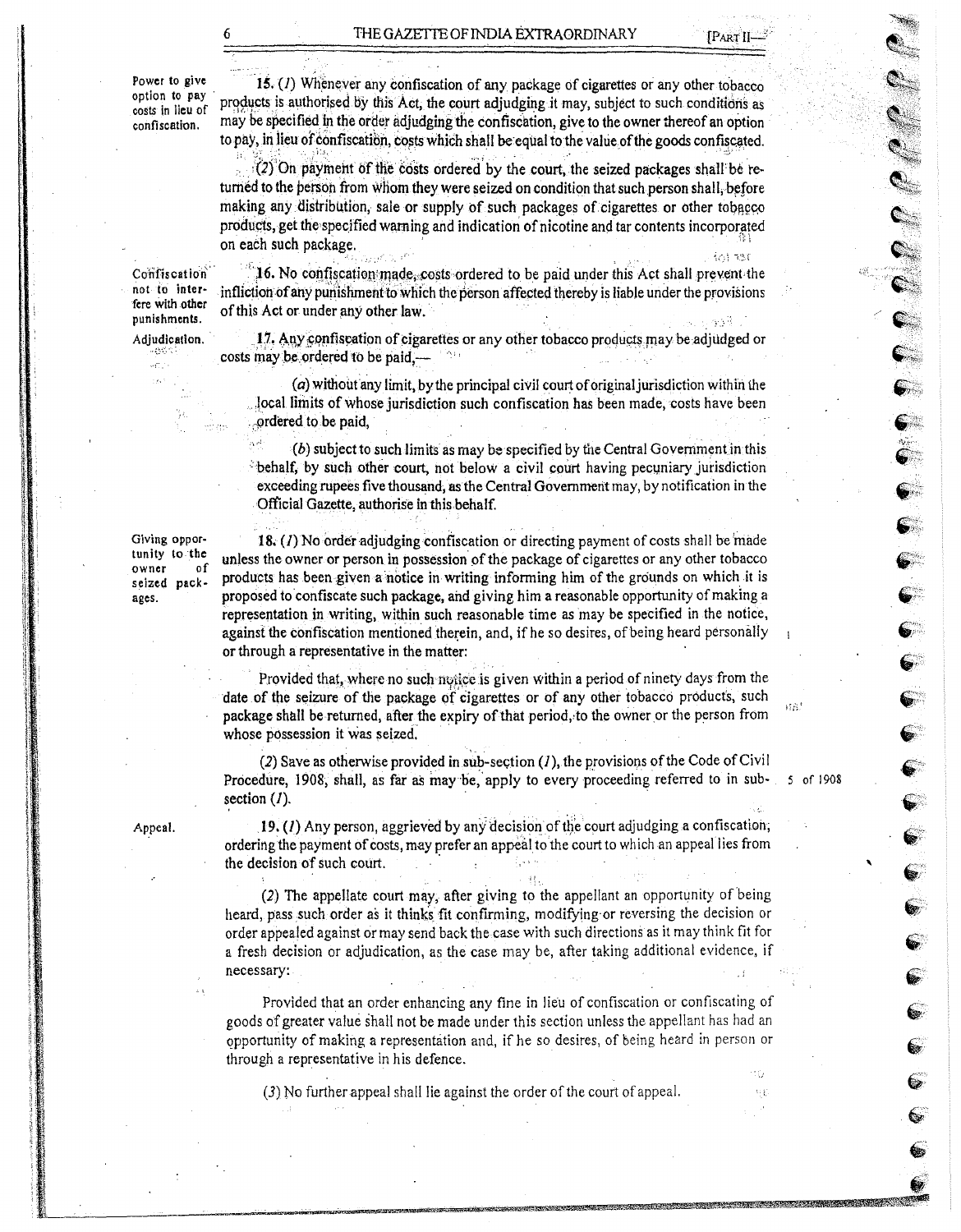20. (1) Any person who produces or manufactures cigarettes or tobacco products, which do not contain, either on the package or on their label, the specified warning and the nicotine and tar contents, shall in the case of first conviction be punishable with imprisonment for a tenn which may extend to two years, or with fme which may extend to five thousand rupees, or with both, and for the second or subsequent conviction, with imprisonment for a term which may extend to five years and with fine which may extend to ten thousand rupees.

(2) Any person who sells or distributes cigarettes or tobacco products which do not contain either on the package or on their label, the specified warning and the nicotine and tar contents shall in the case of first conviction be punishable with imprisonment for a term, which may extend to one year, or with fine which may extend to one thousand rupees, or with both, and, for the second or subsequent conviction, with imprisonment for a term which may extend to two years and with fine which may extend to three thousand rupees.

 $21.(1)$  Whoever contravenes the provisions of section 4 shall be punishable with fine which may extend to two hundred rupees.

(2) An offence under this section shall be compoundable and shall be tried summarily in accordance with the procedure provided for summary trials in the Code of Criminal Procedure, 1973.

22. Whoever contravenes the provision of section 5 shall, on conviction, be punishable-

 $\cdot$  (a) in the case of first conviction, with imprisonment for a term which may extend to two years or with fine which may extend to one thousand rupees or with both, and

*(b)* in the case of second or subsequent conviction with imprisonment for a tenn which may extend to five years and with fine which may extend to five thousand rupees.

23. Where any person has been convicted under this Act for the contravention of the provision of section 5, the advertisement and the advertisement material for cigarettes and other tobacco products may be forfeited to the Government and such advertisement and advertisement material shall be disposed of in such manner as may be prescribed by rules made under this Act.

24. (1) Any person who contravenes the provisions of section 6 shall be guilty of an offence under this Act and shall be punishable with fine which may extend to two hundred rupees.

(2) All offences under this section shall be compoundable and shall be tried summarily in accordance with the procedure provided for summary trials in the Code of Criminal Procedure, 1973.

25. (1) Notwithstanding anything contained in any other law for the time being in force, the Central Government or the State Government may, by notification in the Ofticial Gazette, authorise one or more persons who shall be competent to act under this Act:

.Provided that the person so authorised may, if he has reasonable ground for believing that any person has committed an offence under section 4 or section 6, may detain such person unless the accused person furnishes his name and address, and othenvise satisfies the officer detaining him that he will duly answer any summons or other proceedings which may be taken against.him.

(2) Any person detained under sub-section  $(I)$  shall forthwith be taken before Magistrate to be dealt with according to law.

 $(3)$  Any person committing an offence under section 4 or section 6 shall be triable for such offence in any place in which he may be or which the State Government may notify in

2 of 1974.

F'f'':'c~~

h'·'·~

Punishment for smoking in certain places.

Punishment for advertise· ment of cigarettes and tobacco products.

Punishment for failure to give specified warning and nicotine and tar contents.

Forfeiture of advertisement

and advertise· ment material.

Punishment for sale of cigarettes or any other tobacco products in certain places or to persons below the age of eighteen years.

Prevention, detention and pi ace. of trial of offences under sections 4 and 6.

2 of 1974.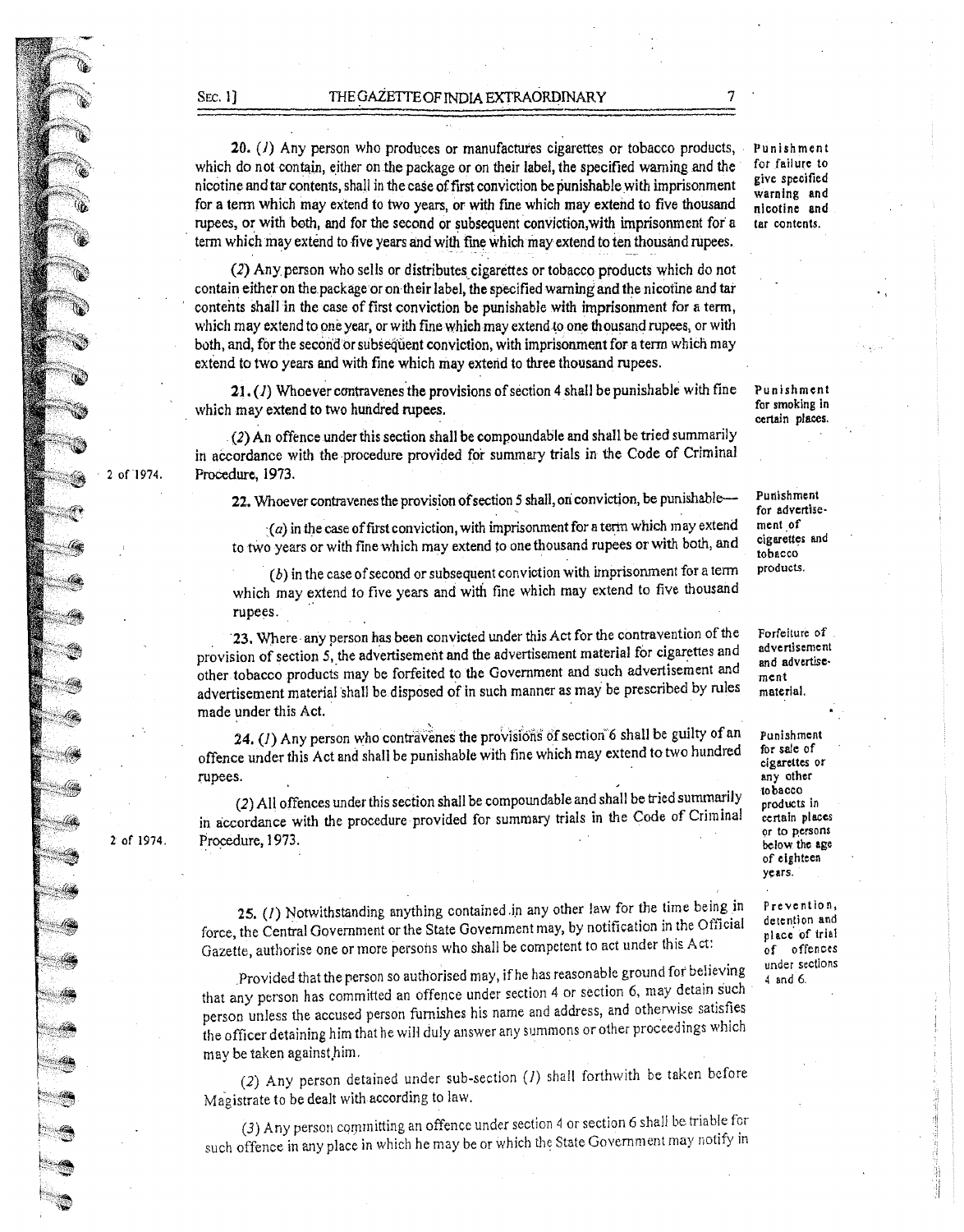this behalf, as well as in any other place in which he is liable to be tried under any law for the time being in force.

(4) Every notification issued under sub-sections ( $I$ ) and (3) shall be published in the Official Gazette, and a copy thereof shall be exhibited for information to the public in some conspicuous place or places as the State Government may direct.

(5) Every person authorised under sub-section (1) shall be deemed to be a public servant within the meaning of section 21 of the Indian Penal Code. 45 of 1860.

'.>'  $~\cdot$ 

 $\bullet$ .

i);;~S

*{:.!.:;,* 

 $\bullet$ .

 $f(x)$ 

 $f(x) = f(x)$ 

 $\bullet$  .

~~-·~ ~~::

 $\epsilon$ 

~;·:

 $\epsilon$ 

~2:  $\sim$ 

> $\bullet$  $\epsilon$

 $\bullet$  $\mathcal{L}^*$  $\mathcal{L}_{\mathcal{L}}$ 

f

 $rac{c}{c}$ 

Offences by companies.

26. (1) Where an offence under this Act has been committed by a company, every person who, at the time the offence was committed, was in charge of, and was responsible to, the company for the conduct of the business of the company, as well as the company, shall be deenied to be guilty of the offence and shall be liable to be proceeded against and punished accordingly:

Provided that nothing contained in this sub-section shall render any such person \_liable to any punishment, if he proves that the offence was committed without his knowledge . or' that he had exercised all' due diligence to prevent the commission of such offence.

(2) Notwithstanding anything contained in sub-section  $(1)$ , where any offence under this Act has been committed by a company and it is proved that the offence has been committed with the consent or connivance of, or is attributable to any neglect on the part of, any director, manager, secretary or other officer of the company, such director, manager, secretary or other officer shall be proceeded against and punished accordingly.

*Explanation.*—For the purposes of this section,—

(a) "company" means a body corporate and includes a firm or other association of individuals; and

 $(b)$  "director", in relation to a firm, means a partner in the firm.

Offences to be. 27. Notwithstanding anything contained in the Code of Criminal Procedure, 1973, an 2 of 1974.<br>bailable. offence punishable under this Act shall be bailable. offence punishable under this Act shall be bailable.

Composition

28. (1) Any offence committed under section 4 or section 6 may either before or after the institution of the prosecution be compounded by such officer authorised by Central Government or State Government and for an amount which may not exceed two hundred rupees.

(2) Where an offence has been compounded under sub-section  $(i)$ , the offender, if in custody, shall.be discharged and no further proceedings shall be taken against him in respect of.such offence.

19. No suit, prosecution or other legal proceeding shalt lie against the Central Government or any State Government or any officer of the Central Government or any State Government for anything which is.in good faith done or intended to be done under this Act.

30. The Cyntral Government, after giving by notification in the Official Gazette, not less than three months' notice of its intention so to do, may, by like notification, add any other tobacco product in respect of which it is qf opinion that advertisements are to be prohibited and its production, supply and distribution is required to be regulated under this Act, and thereupon the Schedule shall in its application to such products be deemed to be amended accordingly.

31. (1) The Central Government may, by notification in the Official Gazette, make rules to carry out the provisions of this Act.

(2) Without prejudice to the generality of the foregoing power, such rules may provide for all or any of the following matters, namely:-

 $(a)$  specify the form and manner in which warning shall be given in respect of cigarettes or other tobacco products under clause  $(o)$  of section 3;

I

of offences.

Protection. of action taken in good faith.

Power to add any tobacco products in the Schedule.

Power of Central Government to make rules.